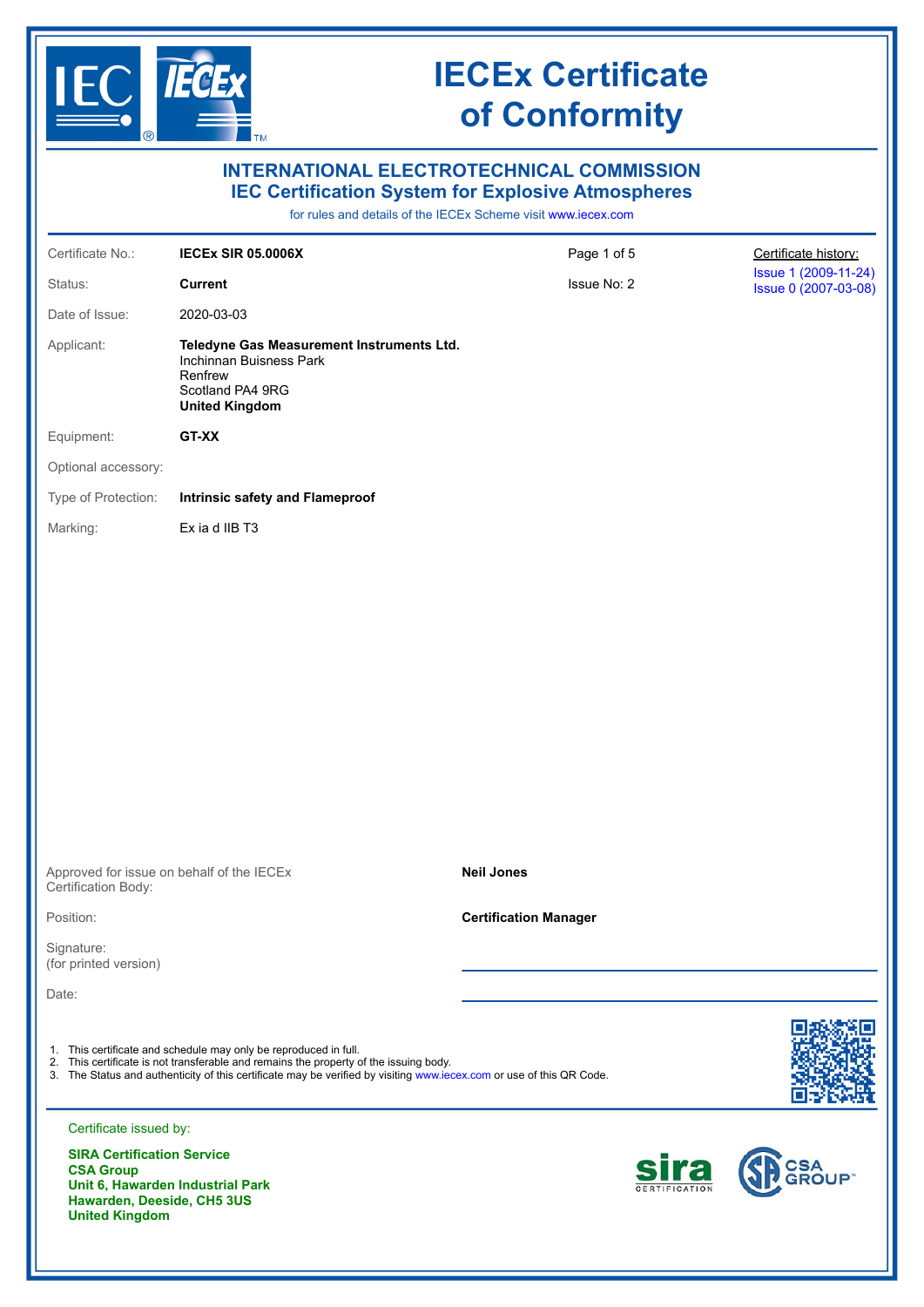

| Certificate No.:                                                                                                                                                                                                                                                                                                                                                                                                                                                                                         | <b>IECEX SIR 05.0006X</b>                                                                                                           | Page 2 of 5           |  |  |  |
|----------------------------------------------------------------------------------------------------------------------------------------------------------------------------------------------------------------------------------------------------------------------------------------------------------------------------------------------------------------------------------------------------------------------------------------------------------------------------------------------------------|-------------------------------------------------------------------------------------------------------------------------------------|-----------------------|--|--|--|
|                                                                                                                                                                                                                                                                                                                                                                                                                                                                                                          |                                                                                                                                     |                       |  |  |  |
| Date of issue:                                                                                                                                                                                                                                                                                                                                                                                                                                                                                           | 2020-03-03                                                                                                                          | Issue No: 2           |  |  |  |
| Manufacturer:                                                                                                                                                                                                                                                                                                                                                                                                                                                                                            | Teledyne Gas Measurement Instruments Ltd.<br><b>Inchinnan Buisness Park</b><br>Renfrew<br>Scotland PA4 9RG<br><b>United Kingdom</b> |                       |  |  |  |
| Additional<br>manufacturing<br>locations:                                                                                                                                                                                                                                                                                                                                                                                                                                                                |                                                                                                                                     |                       |  |  |  |
| This certificate is issued as verification that a sample(s), representative of production, was assessed and tested and found to comply with the<br>IEC Standard list below and that the manufacturer's quality system, relating to the Ex products covered by this certificate, was assessed and<br>found to comply with the IECEx Quality system requirements. This certificate is granted subject to the conditions as set out in IECEx Scheme<br>Rules, IECEx 02 and Operational Documents as amended |                                                                                                                                     |                       |  |  |  |
| <b>STANDARDS:</b><br>The equipment and any acceptable variations to it specified in the schedule of this certificate and the identified documents, was found<br>to comply with the following standards                                                                                                                                                                                                                                                                                                   |                                                                                                                                     |                       |  |  |  |
| IEC 60079-0:2000<br>Edition: 3.1                                                                                                                                                                                                                                                                                                                                                                                                                                                                         | Electrical apparatus for explosive gas atmospheres - Part 0: General requirements                                                   |                       |  |  |  |
| IEC 60079-1:2003<br>Edition:5                                                                                                                                                                                                                                                                                                                                                                                                                                                                            | Explosive atmospheres - Part 1: Equipment protection by flameproof enclosures "d"                                                   |                       |  |  |  |
| IEC 60079-11:1999<br>Edition:4                                                                                                                                                                                                                                                                                                                                                                                                                                                                           | Electrical apparatus for explosive gas atmospheres - Part 11: Intrinsic safety 'i'                                                  |                       |  |  |  |
| This Certificate does not indicate compliance with safety and performance requirements<br>other than those expressly included in the Standards listed above.                                                                                                                                                                                                                                                                                                                                             |                                                                                                                                     |                       |  |  |  |
| <b>TEST &amp; ASSESSMENT REPORTS:</b><br>A sample(s) of the equipment listed has successfully met the examination and test requirements as recorded in:                                                                                                                                                                                                                                                                                                                                                  |                                                                                                                                     |                       |  |  |  |
| Test Reports:                                                                                                                                                                                                                                                                                                                                                                                                                                                                                            |                                                                                                                                     |                       |  |  |  |
| GB/SIR/ExTR06.0056/00                                                                                                                                                                                                                                                                                                                                                                                                                                                                                    | GB/SIR/ExTR09.0177/00                                                                                                               | GB/SIR/ExTR20.0015/00 |  |  |  |

Quality Assessment Report:

[GB/SIR/QAR06.0031/09](https://www.iecex-certs.com/deliverables/REPORT/63548/view)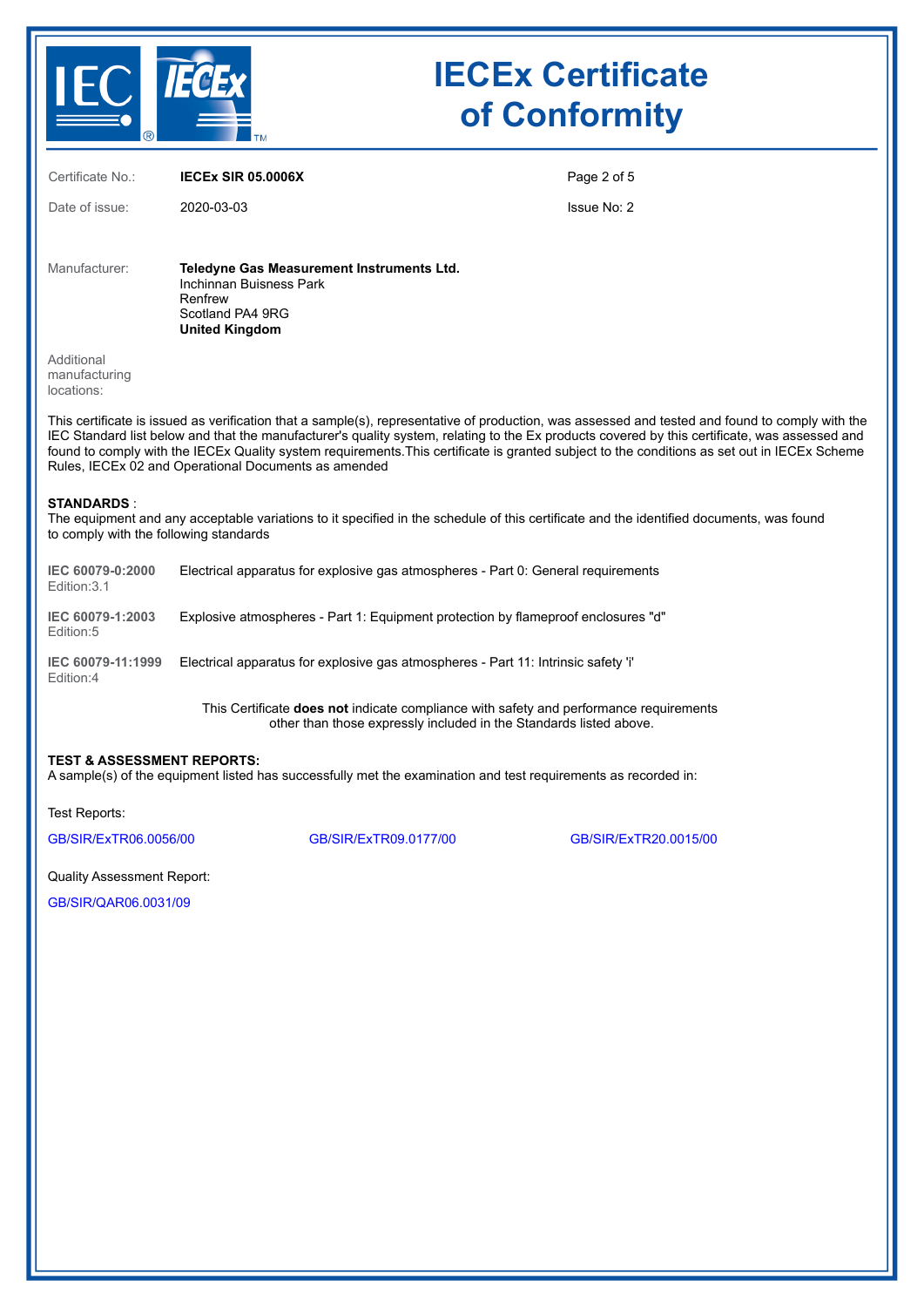

Certificate No.: **IECEx SIR 05.0006X**

Date of issue: 2020-03-03

Page 3 of 5

Issue No: 2

### **EQUIPMENT:**

Equipment and systems covered by this Certificate are as follows:

The GT-XX is a battery powered unit designed for measuring and displaying the concentrations of combustible and non-combustible gases in a sample. It is also capable of measuring Oxygen deficiency. The "XX" defines such things as the gas types, calibration range and readout units.

The unit comprises electronic components mounted on several printed circuit boards, a liquid crystal display, a backup battery for memory retention purposes, a buzzer, a gas measuring chamber containing up to 2 sensors plus a third sensor mounted externally at the end of a hand-held probe, a combustible gas measuring chamber containing 2 pellistors, a pump and a battery compartment containing three C size (LR14) cells, these are all housed in a plastic enclosure. Mounted on the front of the enclosure is a keypad to interrogate the measurements displayed on the liquid crystal display.

The hand-held probe is in the form of a short wand mechanically attached and connected both electrically and pneumatically to the GT-XX by a plug and socket arrangement.

Additional features include an LED torch light and an infra-red data (IRDA) communications port.

#### **SPECIFIC CONDITIONS OF USE: YES as shown below:**

1. When the batteries are replaced, only the following non-rechargeable cells are permitted: Energizer No. E93, Alkaline, (Zn/MnO2), LR14 Size 'C' cell. Duracell Procell, Alkaline, (Zn/MnO2), LR14 Size 'C' cell. Duracell Plus, Alkaline, (Zn/MnO2), LR14 Size 'C' cell. Duracell, Alkaline (Zn/MnO2), LR14 Size 'C' cel.

2. During battery replacement, only the following rechargeable cells are permitted: Panasonic 3000mAh Sub-C size, Nickel Metal Hydride cells type HHR300SCP. Panasonic 3000mAh sub C size, Type HHR-2SRE Nickel Metal Hydride cell. The re-chargeable cells are not to be changed in the hazardous area. The battery pack must be charged in a safe area.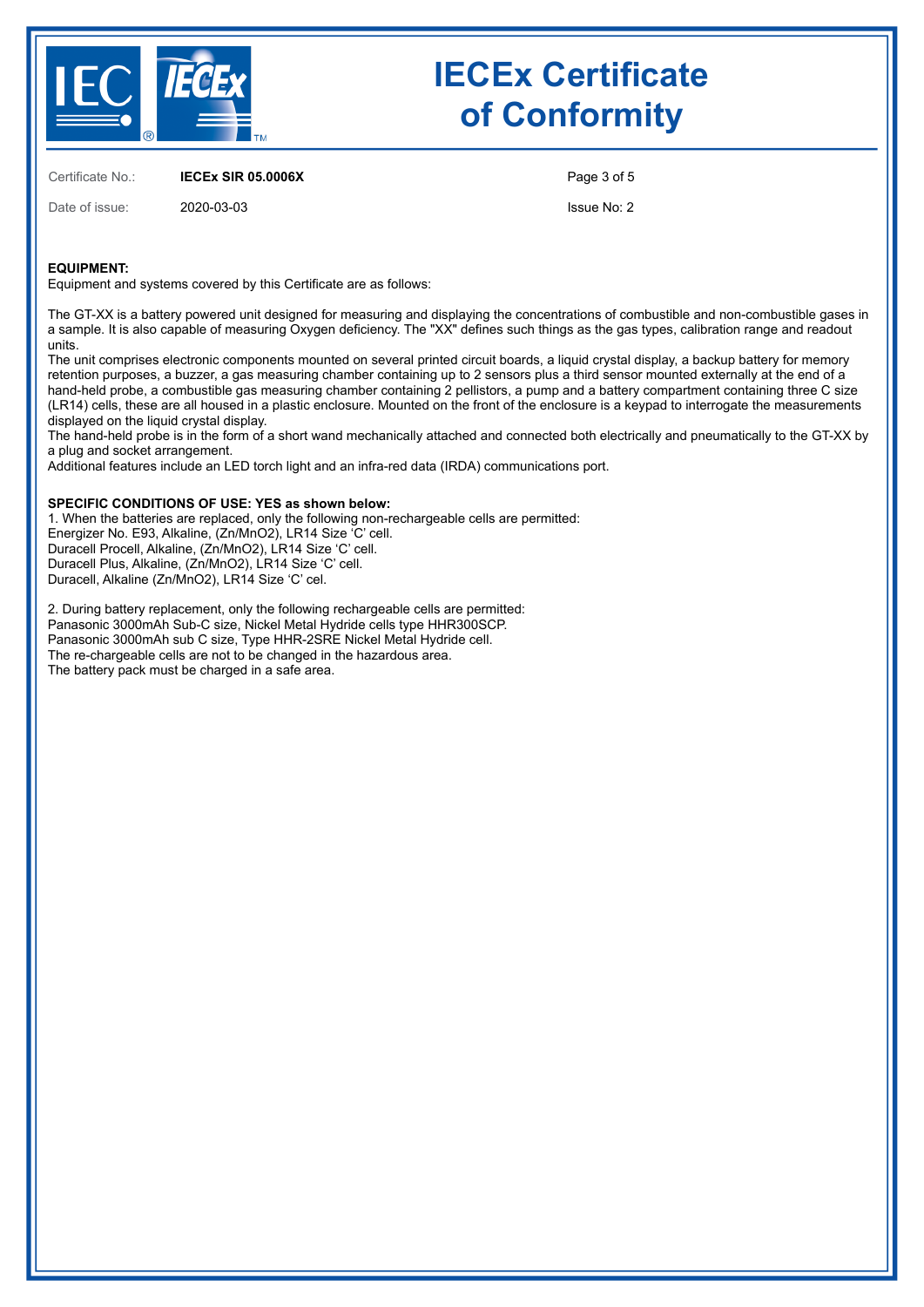| Ē | 57<br><b>TM</b> |
|---|-----------------|
|---|-----------------|

| Certificate No.:                                                                                                                                 | <b>IECEX SIR 05.0006X</b>                                                                                      |                 | Page 4 of 5                                                                                                                              |  |  |
|--------------------------------------------------------------------------------------------------------------------------------------------------|----------------------------------------------------------------------------------------------------------------|-----------------|------------------------------------------------------------------------------------------------------------------------------------------|--|--|
| Date of issue:                                                                                                                                   | 2020-03-03                                                                                                     |                 | Issue No: 2                                                                                                                              |  |  |
|                                                                                                                                                  |                                                                                                                |                 |                                                                                                                                          |  |  |
| <b>Equipment (continued):</b>                                                                                                                    |                                                                                                                |                 |                                                                                                                                          |  |  |
|                                                                                                                                                  | The GT-XX is NOT designed for use in oxygen levels above 21%.                                                  |                 |                                                                                                                                          |  |  |
| The GT-XX is available in different configurations equipped to detect the following combinations of gas                                          |                                                                                                                |                 |                                                                                                                                          |  |  |
| <b>Model ID</b>                                                                                                                                  | <b>Description</b>                                                                                             | <b>Model ID</b> | <b>Description</b>                                                                                                                       |  |  |
| GT-40                                                                                                                                            | Flammable gas/CO                                                                                               | GT-43           | Flammable gas/CO/O2/H2S                                                                                                                  |  |  |
| GT-41                                                                                                                                            | Flammable gas/O                                                                                                | GT-44           | Flammable gas                                                                                                                            |  |  |
| GT-42                                                                                                                                            | Flammable gas/CO/O2                                                                                            |                 |                                                                                                                                          |  |  |
| The permitted cells are                                                                                                                          |                                                                                                                |                 |                                                                                                                                          |  |  |
| Energizer No. E93, Alkaline, (Zn/MnO2) Cell                                                                                                      |                                                                                                                |                 | Duracell Procell, Alkaline, (Zn/MnO2) Cell                                                                                               |  |  |
|                                                                                                                                                  | Duracell Plus, Alkaline, (Zn/MnO2) Cell                                                                        |                 | Duracell, Alkaline (Zn/MnO2) Cell                                                                                                        |  |  |
| are                                                                                                                                              |                                                                                                                |                 | As an option, the three cells may be replaced by three nickel-metal hydride re-chargeable cells, the permitted cells                     |  |  |
| Panasonic 3000mAh Sub-C size, Nickel Metal Hydride cells type HHR300SCP<br>Panasonic 3000mAh sub C size, Type HHR-2SRE Nickel Metal Hydride cell |                                                                                                                |                 |                                                                                                                                          |  |  |
|                                                                                                                                                  | For the charging contacts (J7, J8)                                                                             |                 |                                                                                                                                          |  |  |
| $Ui = 9 V ± 5%$                                                                                                                                  |                                                                                                                |                 | $I = 1.9 A$                                                                                                                              |  |  |
| The battery pack must only be charged in a non-hazardous (safe) area                                                                             |                                                                                                                |                 |                                                                                                                                          |  |  |
|                                                                                                                                                  | For the charging connector J6                                                                                  |                 |                                                                                                                                          |  |  |
| Ui = $9 V ± 5%$                                                                                                                                  |                                                                                                                |                 | $li = 400$ mA                                                                                                                            |  |  |
|                                                                                                                                                  | The battery pack must only be charged in a non-hazardous (safe) area                                           |                 |                                                                                                                                          |  |  |
|                                                                                                                                                  | <b>Conditions of Manufacture</b><br>The Manufacturer shall comply with the following condition of manufacture: |                 |                                                                                                                                          |  |  |
|                                                                                                                                                  |                                                                                                                |                 | 1. Only a type No. 1016006G pump manufactured by Faulhaber and specified as having an inductance of 60µH and a resistance of (20.1 $\pm$ |  |  |
|                                                                                                                                                  | 12%) $\Omega$ at 20°C may by used.<br>2. Only the following non-rechargeable cells are permitted:              |                 |                                                                                                                                          |  |  |
|                                                                                                                                                  | Alkaline (Zn/MnO2) Cell                                                                                        |                 | Energizer No. E93, Alkaline, (Zn/MnO2) CellDuracell Procell, Alkaline, (Zn/MnO2) CellDuracell Plus, Alkaline, (Zn/MnO2) CellDuracell,    |  |  |
|                                                                                                                                                  | 3. Only the following rechargeable cells are permitted:                                                        |                 | • Panasonic 3000mAh Sub-C size, Nickel Metal Hydride cells type HHR300SCP.                                                               |  |  |
| Panasonic 3000mAh Type HHR-2SRE Nickel Metal Hydride cell.<br>$\bullet$<br>4. The buzzer shall not contain capacitance totaling more than 30 nF. |                                                                                                                |                 |                                                                                                                                          |  |  |